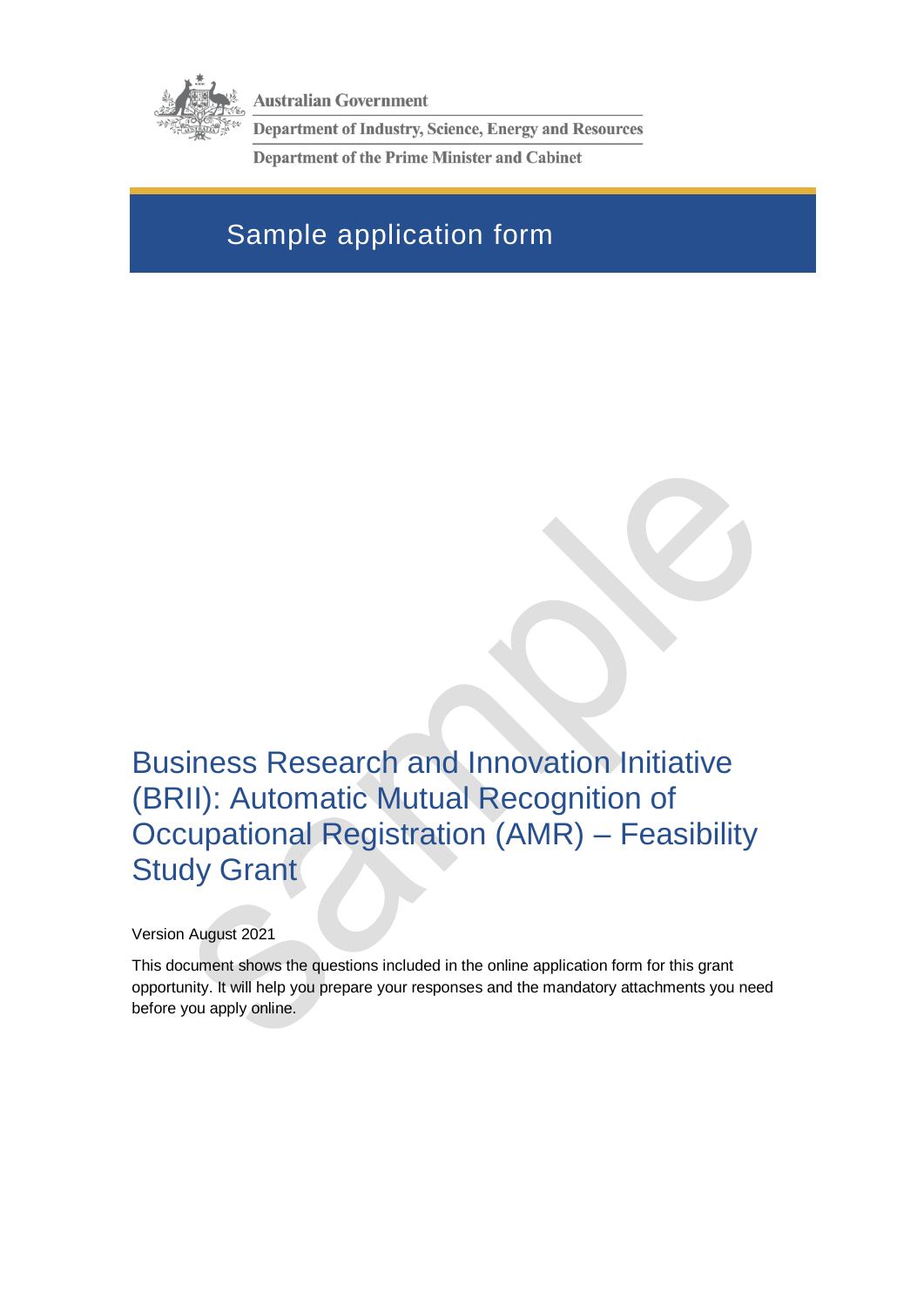## **Instructions**

The online form captures the information required by the department to assess and manage your application for services and funding.

The first page of the application page contains the following instructions.

### **Completing your application**

The application consists of separate pages as shown in the navigation menu on the left hand side of the portal page. You can navigate between pages using the menu or the buttons at the bottom of each page.

A red asterisk \* indicates a mandatory question. A warning message may appear if you have not completed all of the mandatory questions or if there is an issue with information you have entered.

#### **Saving your responses**

You can save your changes at any time by using the Save button.

To prevent you losing your work you should save often. The portal will time out after 30 minutes if you do not save. Typing or moving your mouse does not reset the time out.

You must use the Save and Continue button to validate the information on each page. If you use the menu to navigate between pages, you will be prompted on the final page to go back and validate all of the information you have entered. A green tick indicates a validated page.

You can modify saved responses up until you submit your application.

### **Participants**

You may invite others to assist in completing your application via the application summary page. To do this:

- Select the Participants button
- Enter the details

An email will be sent to the participant inviting them to assist with your application.

### **Submitting your application**

You must complete every page of the application before you can submit.

You must also read and agree to the declaration which advises you of your responsibilities.

Check all your answers before you submit your application. After you submit, it will no longer be editable.

#### **Internet browsers supported by the portal**

We recommend that you use the following browsers for optimum functionality:

- On Windows: The latest versions of Mozilla Firefox and Google Chrome
- On Mac: The latest versions of Safari and Google Chrome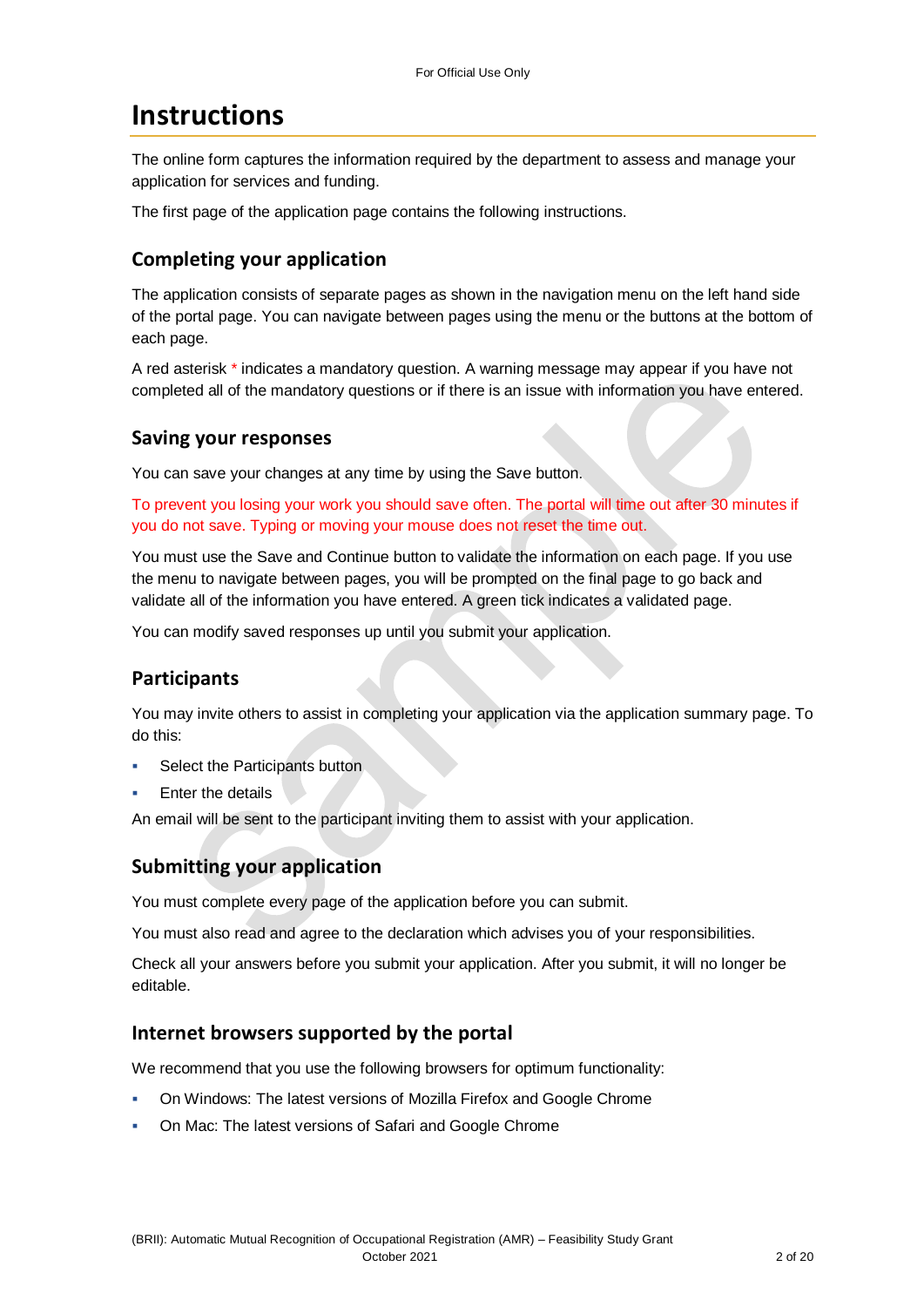## **Getting help**

If you require further assistance completing this form, **contact us** by email or web chat or on 13 28 46.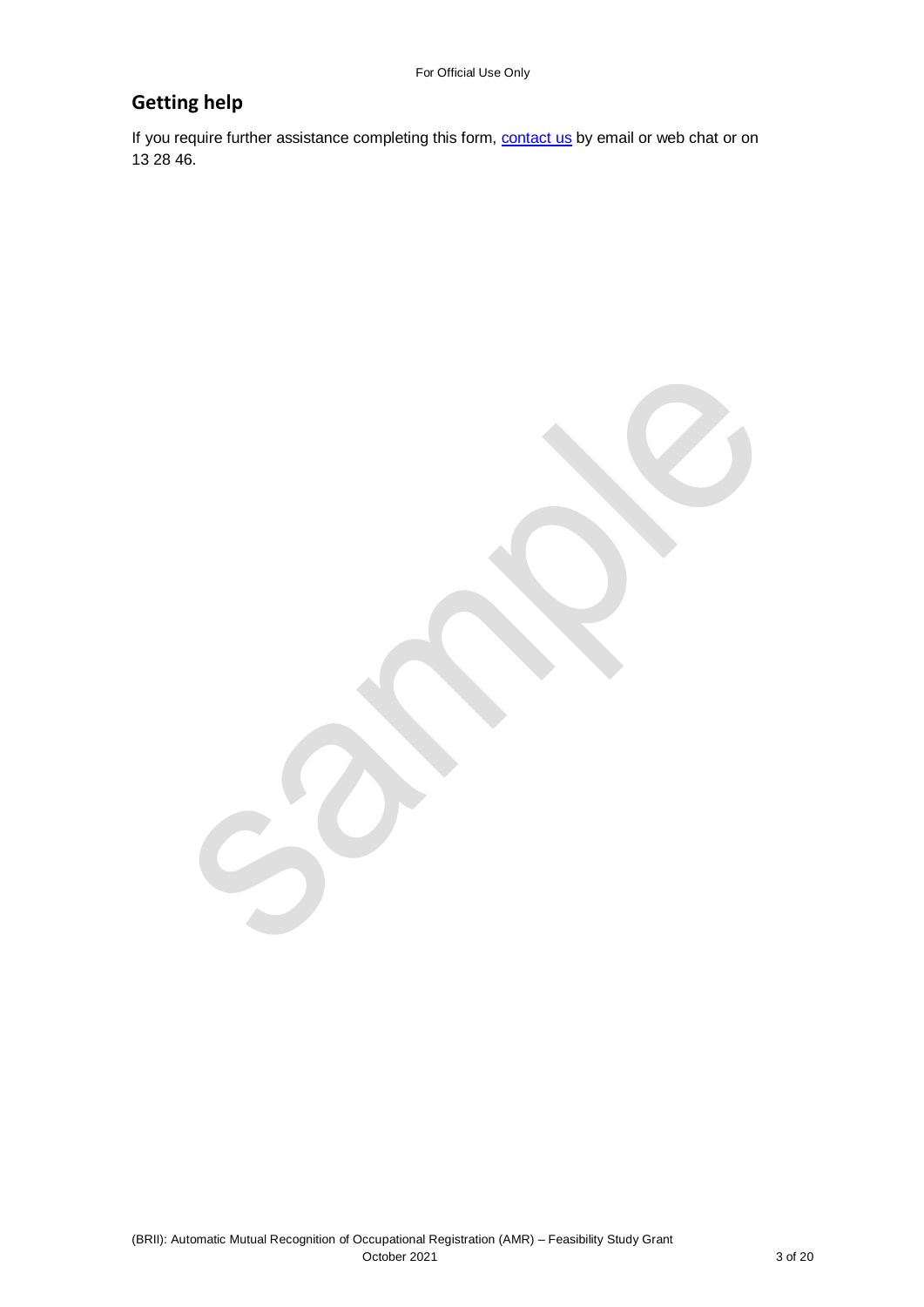# **A. Program selection**

Before you start your application, we need to first identify what type of entity is applying.

If you are a trustee applying on behalf of a trust we will need details of both the trust and trustee.

Before you start you should have the following details ready if they are applicable to you.

Australian Business Number (ABN)

### **A.1. Program selection**

You must select from a drop-down menu the program that you are applying for. If you have been provided with an Invitation code, you will be able to enter it here which will select the program for you.

- Field 1 select BRII: Automatic Mutual Recognition of Occupational Registration Feasibility
- Field 2 select BRII: Automatic Mutual Recognition of Occupational Registration Feasibility *When you have selected the program, the following text will appear.*

This grant opportunity provides funding for small to medium enterprises to develop innovative solutions to support the uptake of automatic mutual recognition of occupational licensing and registration.

You should read the [grant opportunity guidelines](https://business.gov.au/grants-and-programs/brii-automatic-mutual-recognition-of-occupational-registration#key-documents) and [sample grant agreements](https://business.gov.au/grants-and-programs/brii-automatic-mutual-recognition-of-occupational-registration#key-documents) before filling out this application. We recommend you keep the guidelines open as you are completing your application so you can refer to them when providing your responses.

You may submit your application at any time up until 5.00pm AEDT on 30 November 2021. Please take account of time zone differences when submitting your application.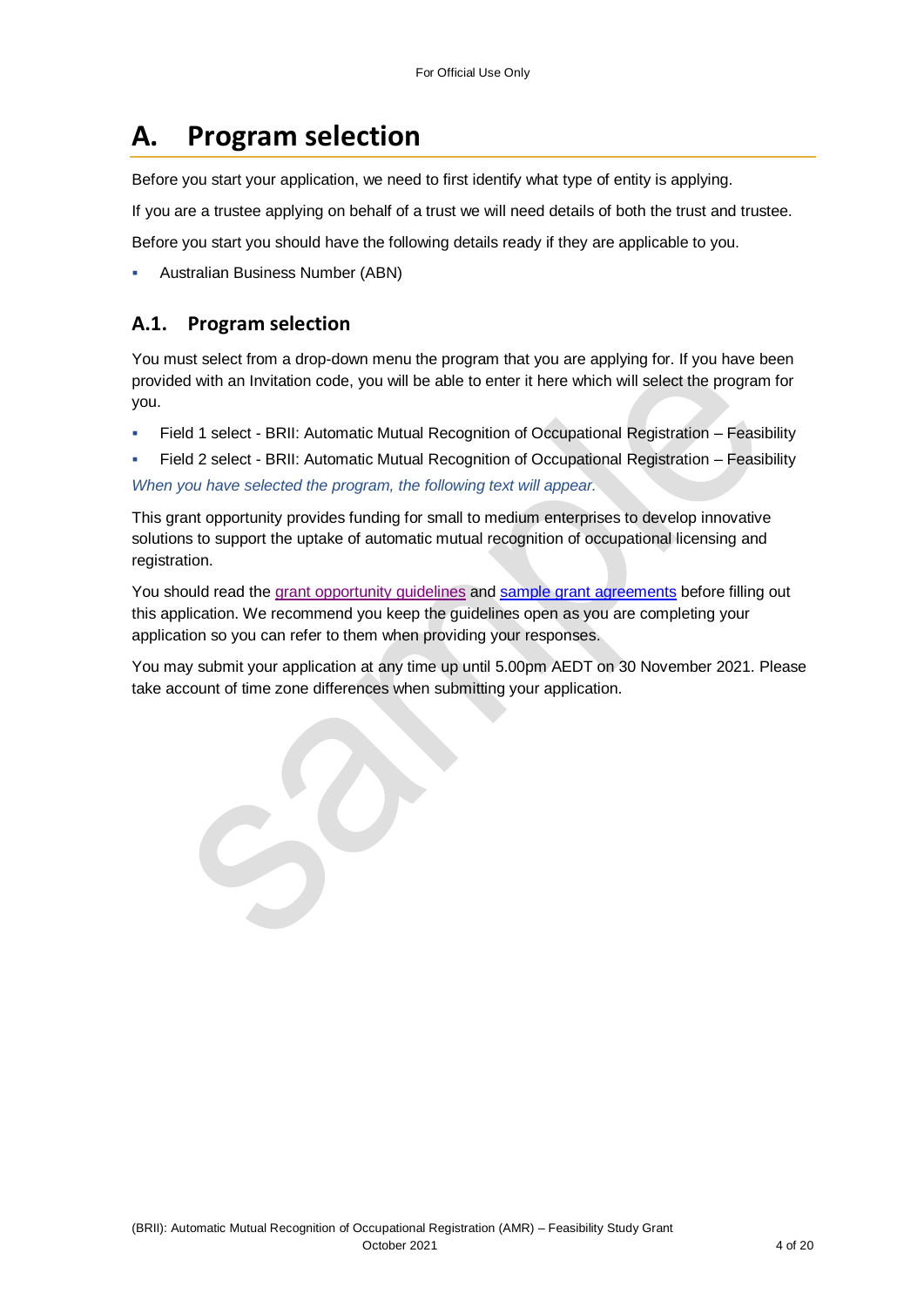## **B. Eligibility**

We will ask you the following questions to establish your eligibility for the BRII AMR Feasibility grant opportunity.

*Questions marked with an asterisk are mandatory.* 

Select your entity type from the list below. \*

- an entity, incorporated in Australia
- an individual or partnership, and you agree to form a company incorporated in Australia to enter into a grant agreement
- None of the above.

*If you select none of the above you cannot proceed to the next question*

Do you have an ABN?

*Yes or No*

*You must answer yes to proceed to the next question*

Does your business have a combined annual turnover of less than \$20 million for each of the three financial years prior to the lodgement of the application? \*

*Combined turnover is the annual turnover of the applicant and of each related body corporate (if any).* 

#### *If you answer no the next question will appear*

Is your business controlled by a Publicly Funded Research Organisation (including university spinoffs with at least 40 per cent university ownership) with an isolated annual turnover of less than \$20 million for each of the three financial years prior to lodgement of the application? \*

*You must answer yes to proceed to the next question*

Have you or your project partner been included on the National Redress Scheme's website as an institution that has not joined or signified their intent to join the Scheme?

*You must answer no to proceed to the next question.*

Are you an employer of 100 or more employees that has not complied with the Workplace Gender Equality Act (2012)?

*You must answer no to proceed to the section.*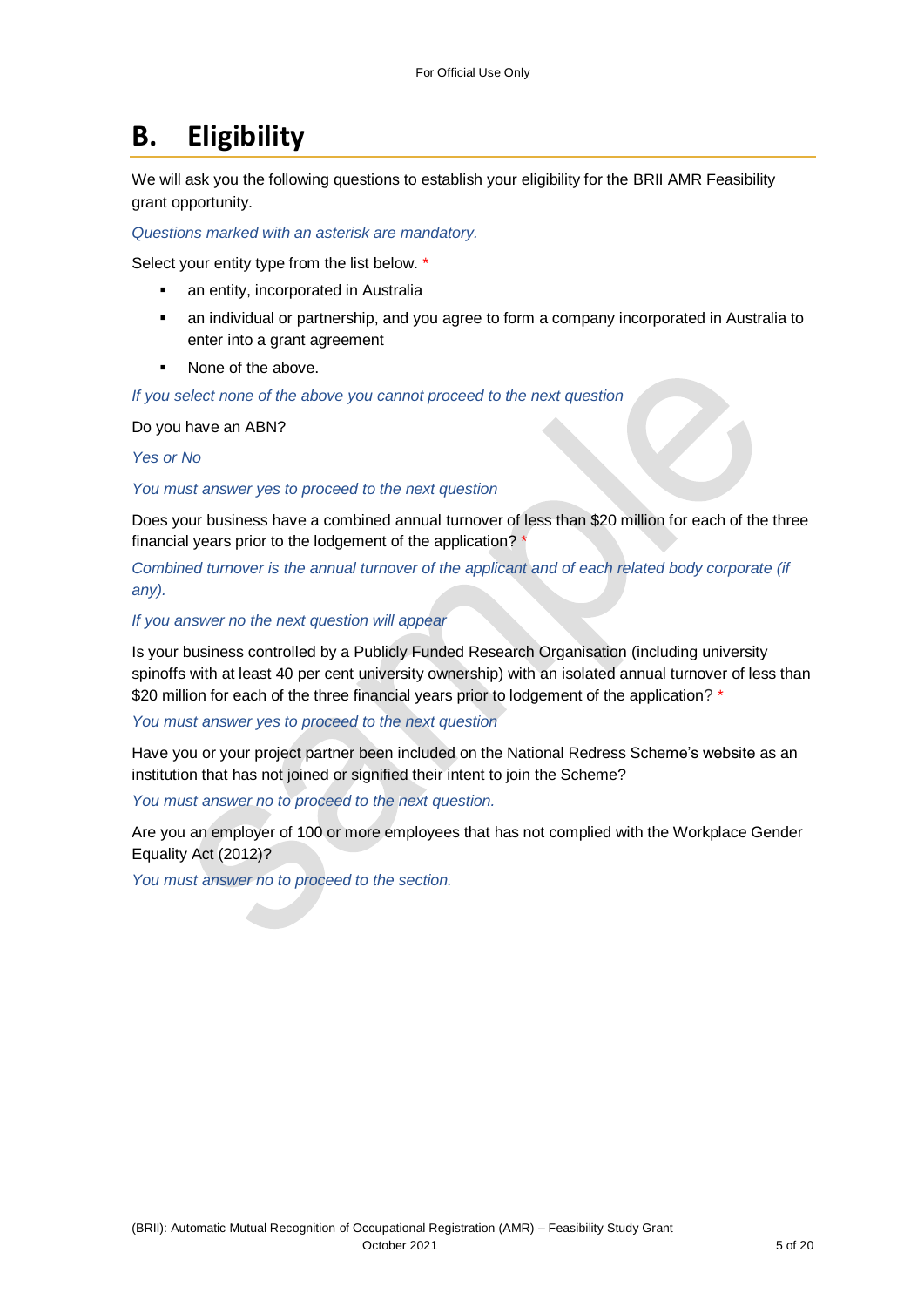# **C. Applicant address**

#### **C.1. Applicant street address**

You must provide your street address

*When you start typing the address in the field you can select the correct one from the drop down list that appears. If it is not there you can enter manually.*

### **C.2. Applicant postal address**

You must provide your postal address

*When you start typing the address in the field you can select the correct one from the drop down list that appears. If it is not there you can enter manually.*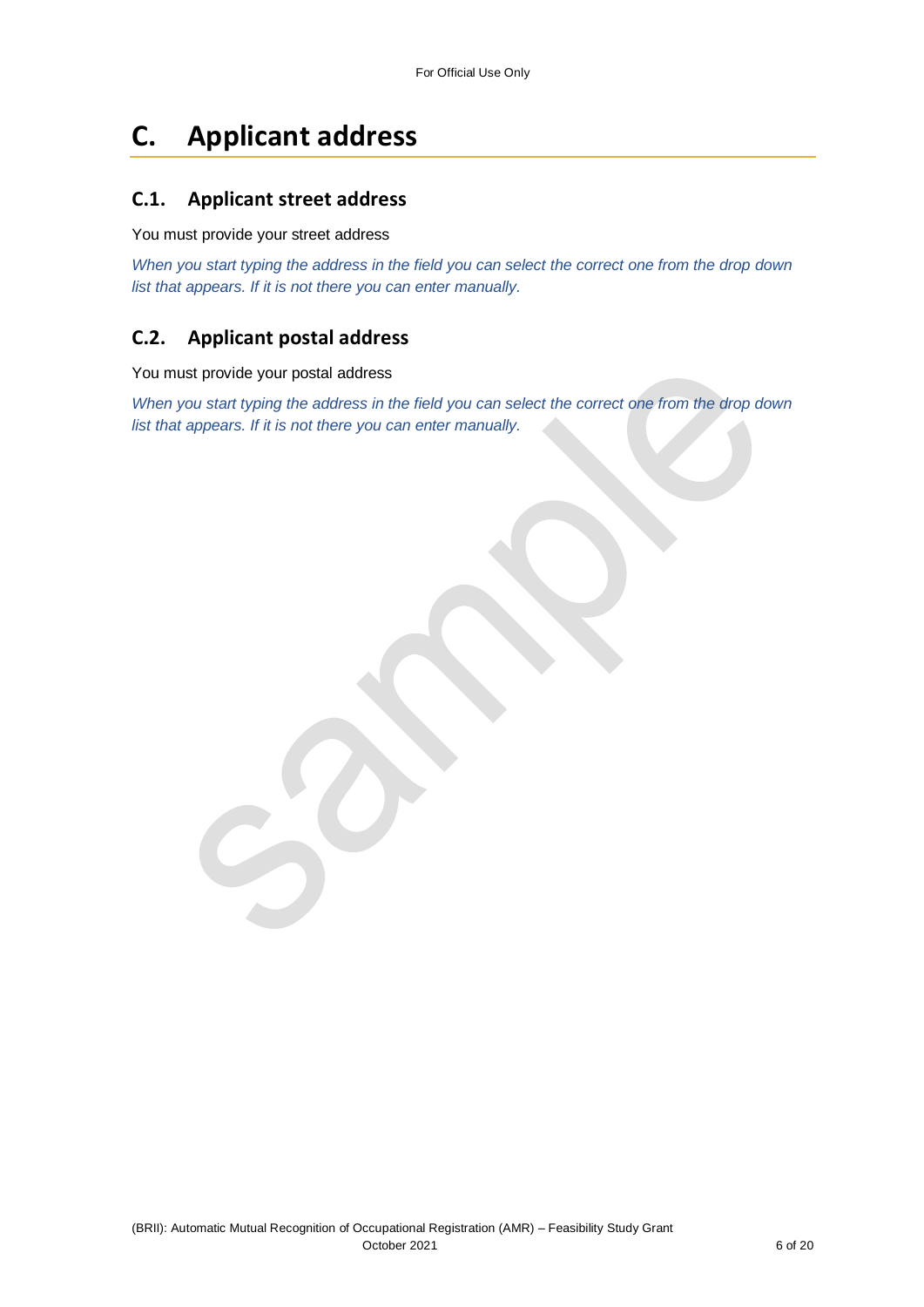# **D. About your organisation**

### **D.1. Latest Financial Year Figures**

- Has the applicant existed for a complete financial year?
- If no, enter the number of months completed in the financial year to date.

### **D.2. Recent trading performance**

You must provide the following financial information about the applicant organisation.

*We collect the following data from all applicants across all grant programs. We use this data to better understand your organisation and to help us develop better policies and programs.*

*All amounts must show a whole dollar value e.g. \$1 million should be presented as \$1,000,000. The turnover value must be that of the entity that is making the grant application (the 'applicant'), regardless of whether the entity belongs to a consolidated group for tax purposes.*

*These fields are mandatory and entering \$0 is acceptable if applicable for your organisation.*

Sales Revenue (Turnover)

*Total revenue from the sale of goods and services, as reported in your organisation's Business Activity Statements (BAS).*

Export revenue

*Total revenue from export sales, as reported in your organisation's BAS.*

R&D expenditure

*Expenditure on research and development, i.e. creative work undertaken on a systematic basis in order to increase the stock of knowledge, including knowledge of man, culture and society, and the use of this stock of knowledge to devise new applications.*

#### Taxable income

*Taxable income or loss as per the applicant's Business Income Company Tax Return form.*

Number of employees (headcount)

*Number of individuals who are entitled to paid leave (sick and holiday), or generate income from managing the business. This should include working proprietors and salaried directors.*

Number of independent contractors (headcount)

*Number of individuals engaged by the business under a commercial contract (rather than an employment contract) to provide employee-like services on site.*

### **D.3. Your ANZSIC code**

Provide from a drop-down menu:

- your organisation's main revenue earning division under the Australian and New Zealand Standard Industrial Classification [\(ANZSIC\)](https://www.abs.gov.au/ausstats/abs@.nsf/0/20C5B5A4F46DF95BCA25711F00146D75?opendocument).
- your organisation's main revenue earning class under the Australian and New Zealand Standard Industrial Classification [\(ANZSIC\)](https://www.abs.gov.au/ausstats/abs@.nsf/0/20C5B5A4F46DF95BCA25711F00146D75?opendocument).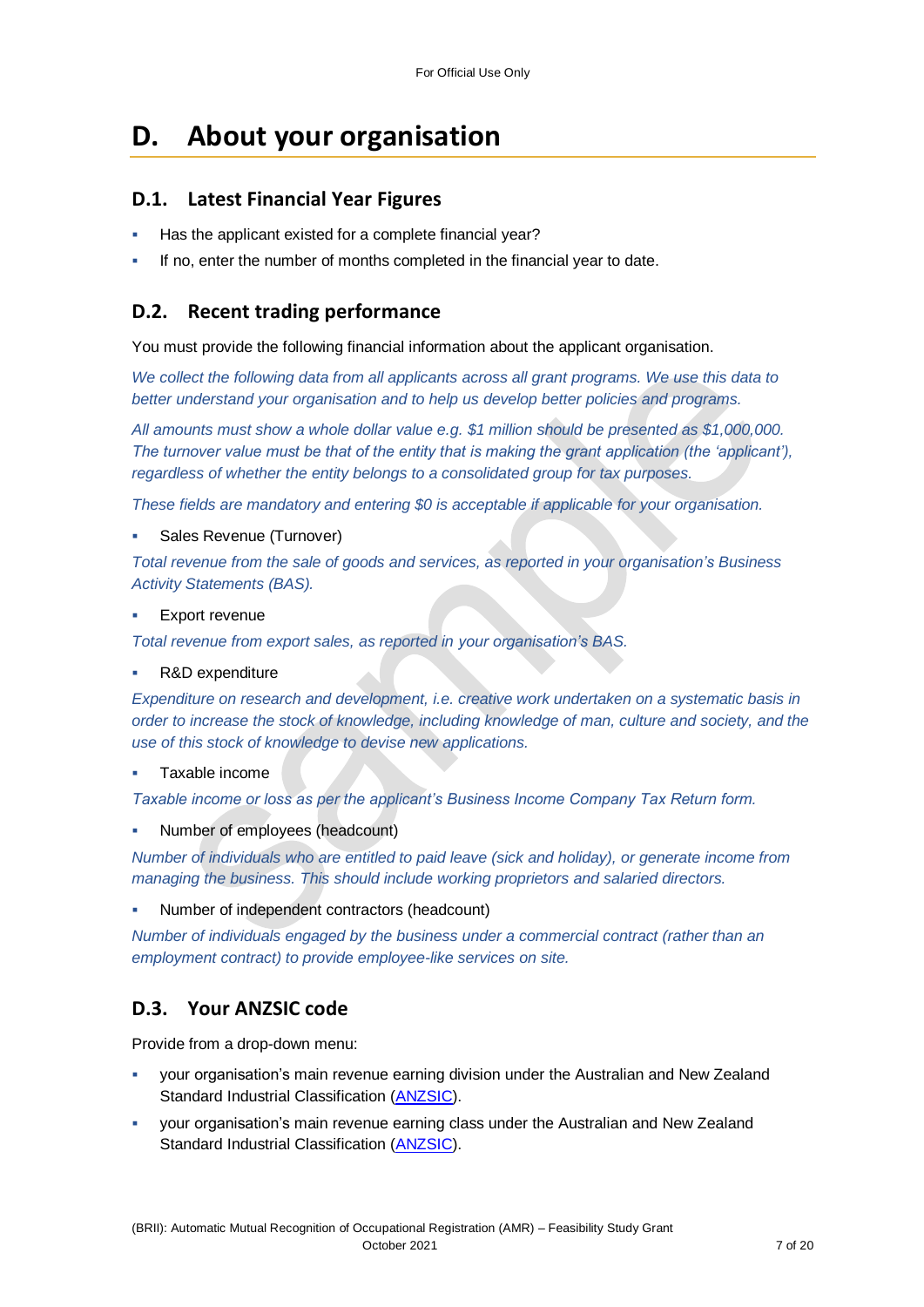### **D.4. Indigenous organisation**

Is your organisation Indigenous owned?

*An organisation is considered Indigenous owned where at least 51% of the organisation's members or proprietors are Indigenous.*

Is your organisation Indigenous controlled?

*An organisation is considered Indigenous controlled where at least 51% of the organisation's board or management committee is Indigenous.*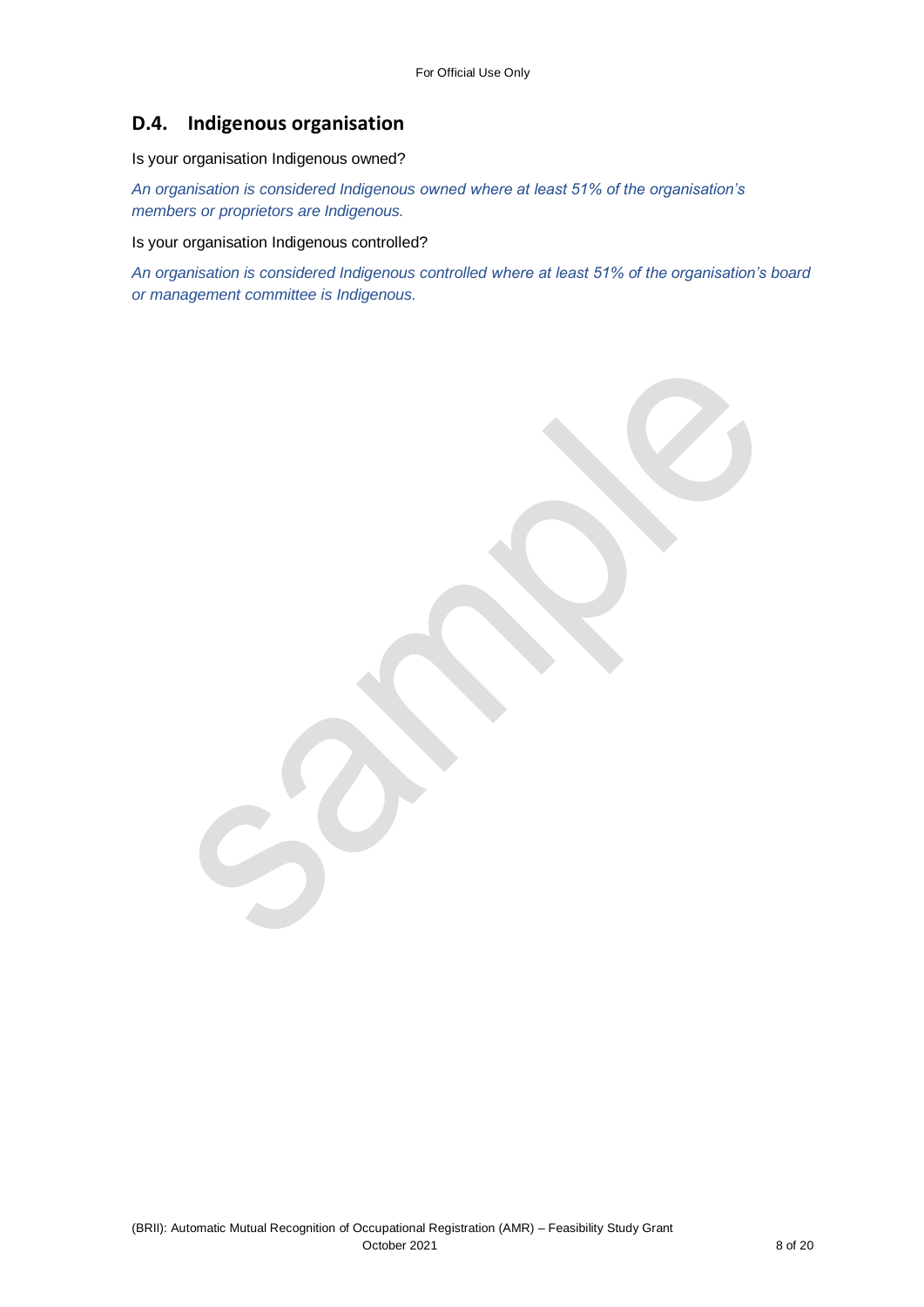# **E. Project information**

On this page you must provide the detailed information about your proposed project.

*If your application is successful, we will publish some grant details on [GrantConnect](http://www.grants.gov.au/) and other government publications. Published details include:*

- *name of the grant recipient*
- *a project title*
- *a brief project description and its intended outcome*
- *amount of grant funding awarded.*

### **E.1. Challenge and Feasibility Study details**

*You may apply for grant funding to solve multiple challenges, however you can only receive grant funding for one challenge project.*

*Note you must submit a separate application for each challenge*

Further information on each challenge can be found on **[business.gov.au](https://business.gov.au/grants-and-programs/brii-automatic-mutual-recognition-of-occupational-registration)** 

Select the challenge you are applying for

- Challenge 1 Improving information matching and exchange between jurisdictions to address information sharing challenges for occupational registrations and licences subject to AMR
- Challenge 2 Improving information matching and exchange between jurisdictions for the building and construction industries
- Challenge 3 Improving information matching and exchange between jurisdictions for security, property, transport and liquor and gaming industries
- Challenge 4 Improving uptake of the opportunities available through the Automatic Mutual Recognition of Occupation Registration (AMR).

Provide a description of your proposed solution and its stage of development. \*

*Your response is limited to 3000 characters including spaces and does not support formatting.*

*You can attach up to 2 pages for diagrams supporting your proposal later in the application.*

Describe the key technical challenges to determine the feasibility of your idea or technology. \* *Your response is limited to 6000 characters including spaces and does not support formatting.*

### **E.2. Project title and description**

Provide a project title.

*Your response is limited to 75 characters including spaces and does not support formatting.* 

#### Provide a brief project description.

*Your response is limited to 750 characters including spaces and does not support formatting.* 

*Ensure your project description focuses on your project's key activities and outcomes. Outline what it is you are going to do and how it meets the challenge.*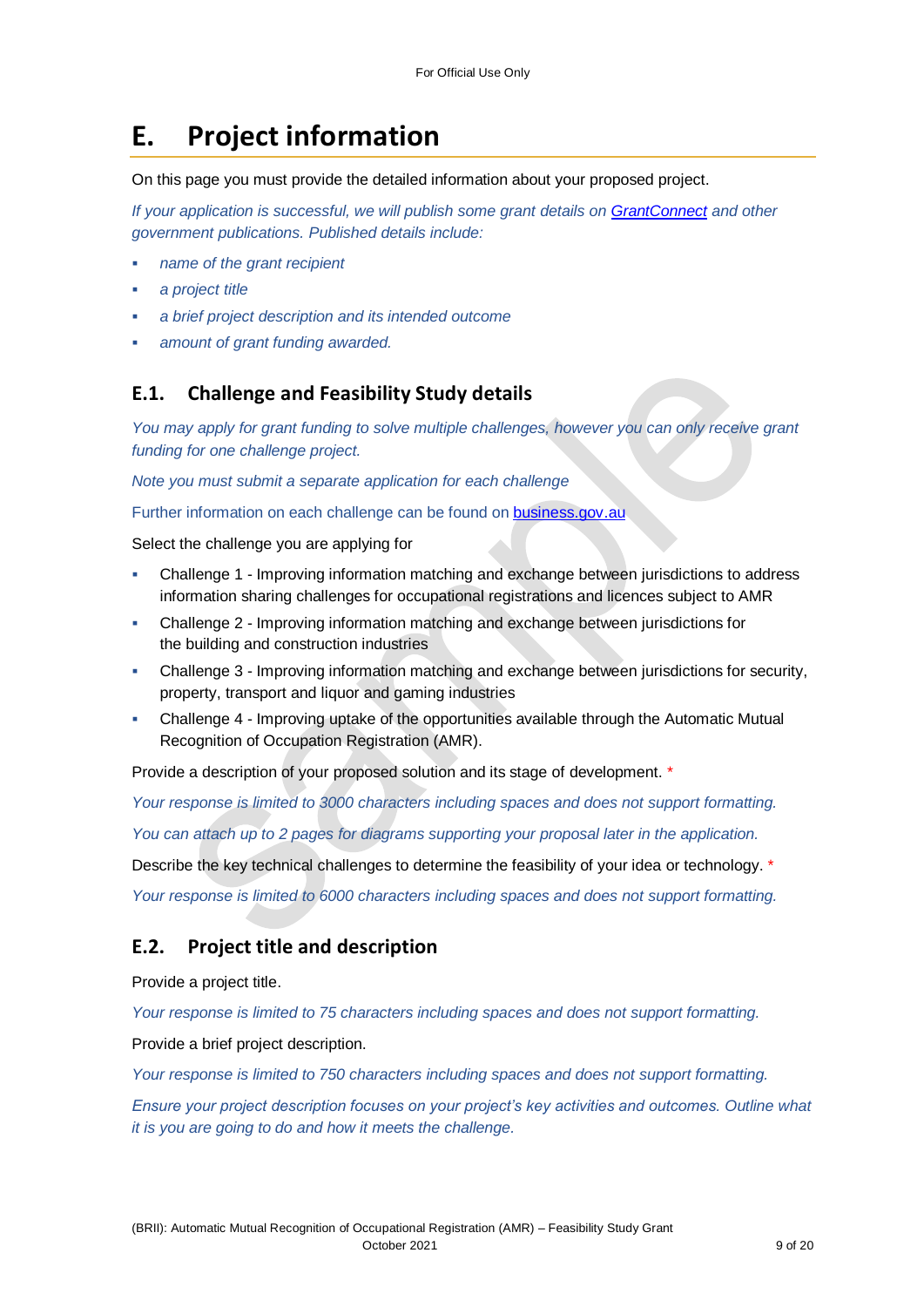### **E.3. Detailed project description and key activities**

*This information will be included in your grant agreement if your application is successful.*

Provide a detailed description of your project including the project scope and key activities.

*Your response is limited to 5000 characters including spaces and does not support formatting.* 

You must also provide a project plan including a detailed budget which you should attach later in your application. Refer to the grant opportunity guidelines for the requirements of the project plan.

### **E.4. Project outcomes**

*This information will be included in your grant agreement if your application is successful.*

Provide a summary of the expected project outcomes.

*Your response is limited to 5000 characters including spaces and does not support formatting.*

### **E.5. Project duration**

*Your project must be completed in line with the dates provided in the grant opportunity guidelines. Your project must be completed within 3 months of entering into a grant agreement*

- Estimated project start date
- Estimated project end date
- Estimated project length (in months)

*Project start date is 1 April 2022. The project length will be calculated by the start and end dates you enter. Your project can be no longer than 3 months.*

### **E.6. Project milestones**

You must breakdown your project into milestones. You should include the key activities occurring at each milestone. The start date of milestone 1 is the expected project start date. The end date of your last milestone activity will be the project end date. You will be required to complete the following fields. You can add up to 10 milestones.

Milestone title

*Your response is limited to 100 characters including spaces and does not support formatting.*

**Description** 

*Your response is limited to 750 characters including spaces and does not support formatting.*

- Estimated start date
- Estimated end date

### **E.7. Project location**

You must provide the address where your project will be undertaken and the estimated percentage of project value expected to be undertaken at that site. If you have multiple sites you must add the address of each site.

*A project site must be a street address. Do not provide a postal address, institution or building name.*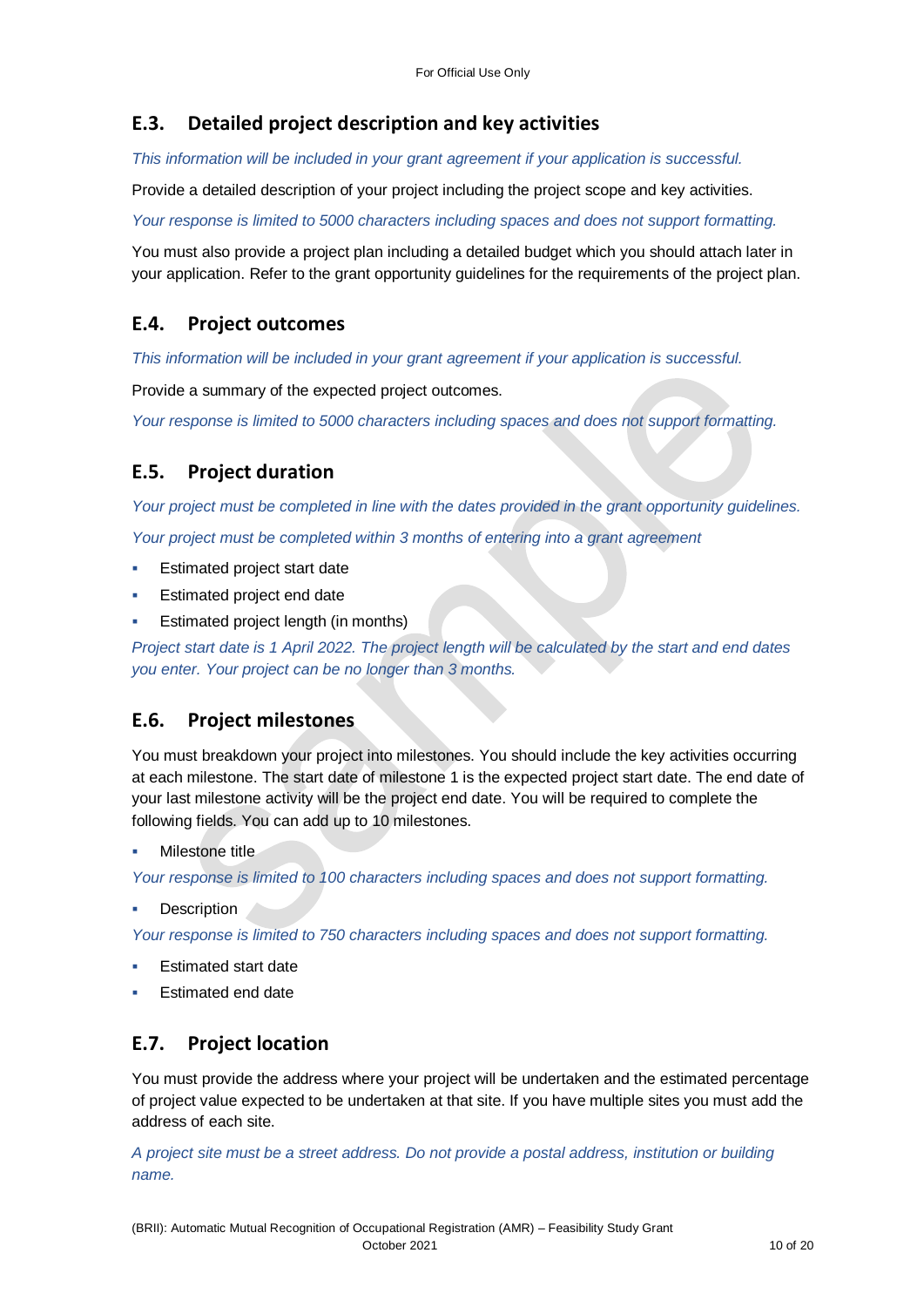- Project site address
- **Estimated percentage of project value expected to be undertaken at site**

(BRII): Automatic Mutual Recognition of Occupational Registration (AMR) – Feasibility Study Grant October 2021 11 of 20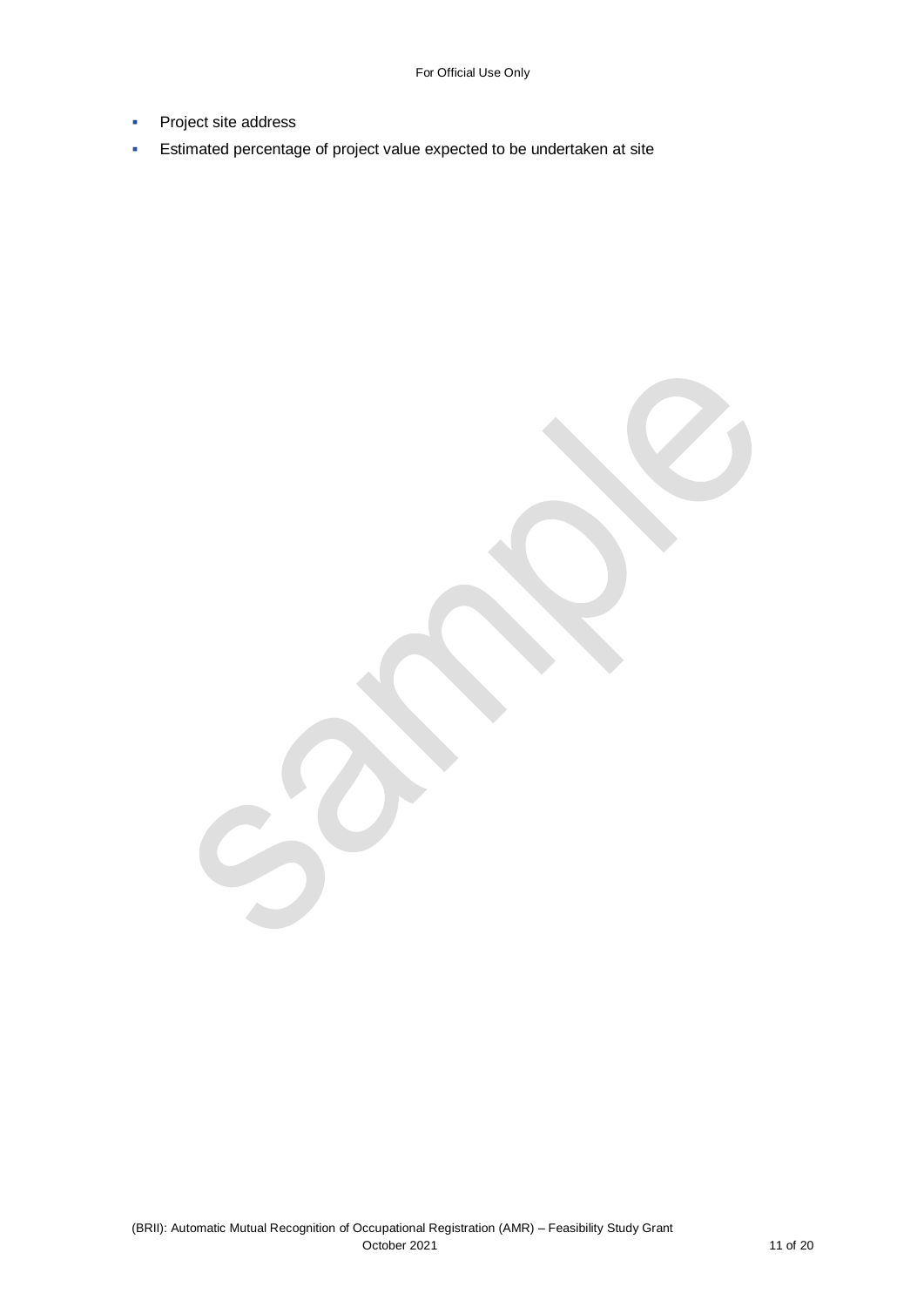## **F. Project budget**

#### **F.1. Project budget summary**

Provide a summary of your eligible project expenditure over the life of the project.

*If you are registered for GST, enter the GST exclusive amount. If you are not registered for GST, enter the GST inclusive amount. We only provide grant funding based on eligible expenditure. Refer to the guidelines for guidance on eligible expenditure.*

*The minimum project expenditure for this grant opportunity is \$50,000.*

*You will also be required to attach a detailed project budget later in the application form. Refer to the grant opportunity guidelines for the requirements of the budget.*

| Type of expenditure | <b>Head of expenditure</b>                    | <b>Financial Year</b> | <b>Cost</b>               |
|---------------------|-----------------------------------------------|-----------------------|---------------------------|
| Project expenditure |                                               |                       | $\frac{1}{2}$             |
|                     | Labour                                        |                       | $\boldsymbol{\mathsf{S}}$ |
|                     |                                               | 2021/22               | $\frac{1}{2}$             |
|                     | Labour on-costs (up to<br>30% of Labour costs |                       | $\frac{1}{2}$             |
|                     |                                               | 2021/22               | \$                        |
|                     | Contract expenditure                          |                       |                           |
|                     |                                               | 2021/22               | \$                        |
|                     | Travel                                        |                       | $\frac{1}{2}$             |
|                     |                                               | 2021/22               | \$                        |
|                     | Other                                         |                       | $\frac{1}{2}$             |
|                     |                                               | 2021/22               | \$                        |
| Total               |                                               |                       |                           |

#### **Grant funding requested**

You will be asked to enter the amount of grant funding you are requesting. Validations will limit your request to be within the grant opportunity guidelines.

 $\mathcal{A}$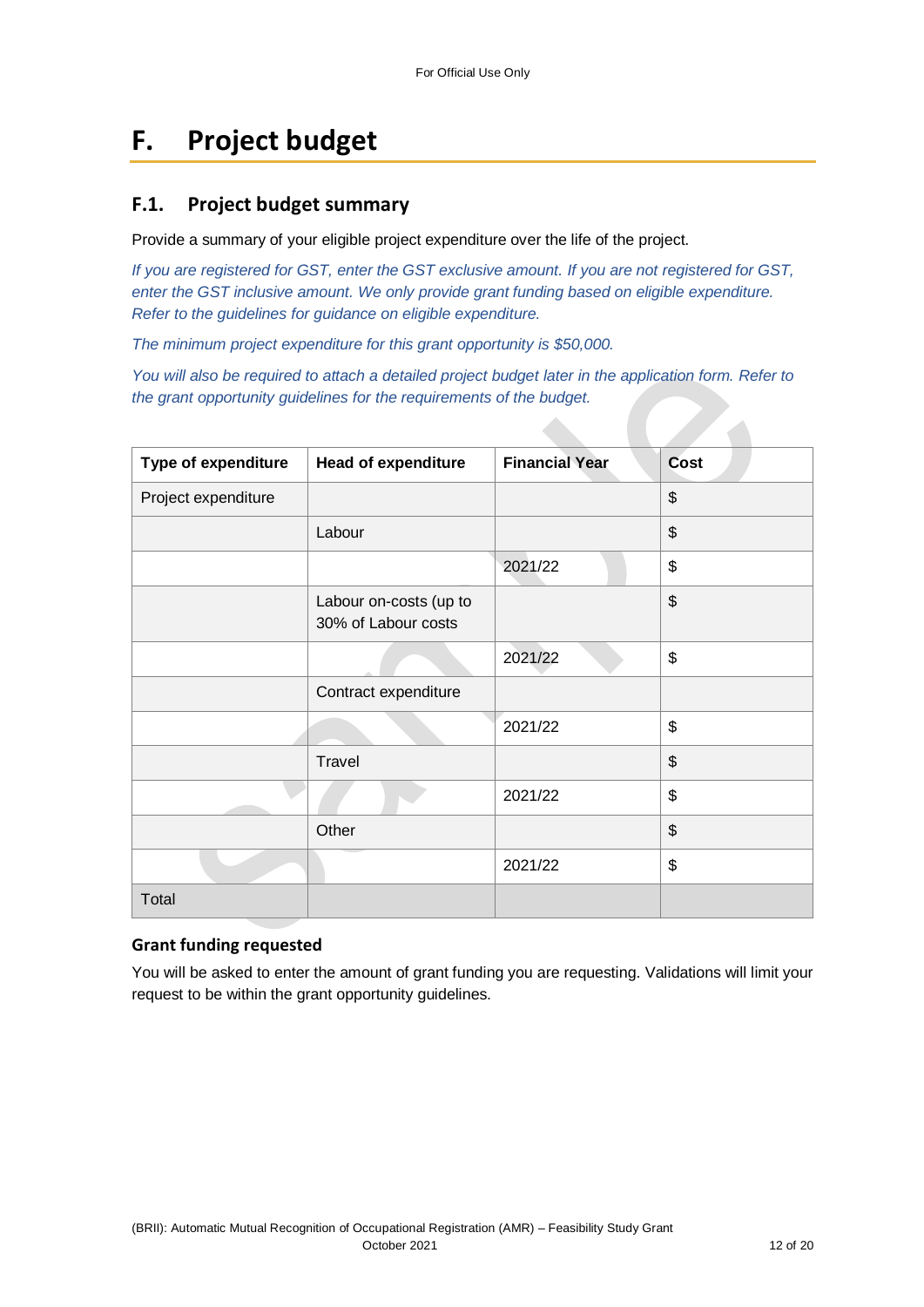### **F.2. Source of funding**

In this section you must provide details of how you will fund the project, other than the grant funding sought.

*The total of all sources of funding plus your grant, should be equal to your total project expenditure in the section above.*

*Your own contribution to the project is also considered a 'source of funding' and must be provided.*

You will need to provide the following information for all other sources of funding

- Name of contributor
- Type of contributor

*Contributors are divided into the following types*

- o *Your contribution*
- o *Other non-Commonwealth government grants*
- o *Other non-government contribution*

- Value of contribution
- Date due of contribution
- **Description**

*You may need to provide details around whether your contribution is sourced from bank loans, equity or cash flow etc.* 

*Where you are receiving other government funding you will need to provide details.*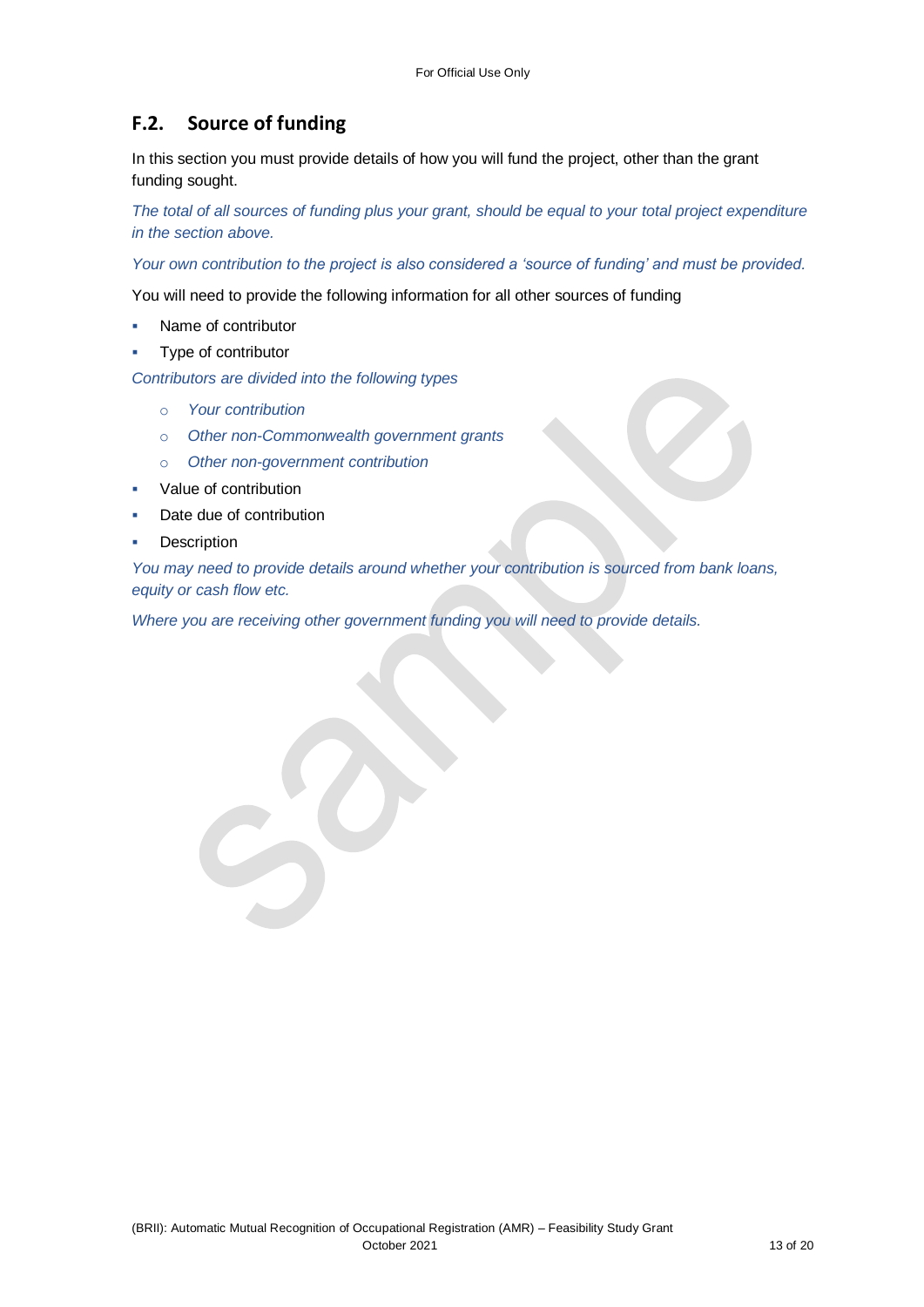# **G. Assessment criteria**

We will assess your application based on the weighting given to each criterion and against the indicators listed beneath each criterion. We will only consider funding applications that score at least 50 per cent against each criterion as these represent best value for money.

*The amount of detail and supporting evidence you provide should be commensurate with the project size, complexity and grant amount requested. You should define, quantify and provide evidence to support your answers.*

To support you responses you must include mandatory attachments later in the application.

### **G.1. Assessment criterion 1 (30 points)**

*Your response is limited to 10,000 characters including spaces and does not support formatting.* 

#### **Extent that your proposed solution meets the challenge.**

You should demonstrate this by identifying:

- a. how your proposed solution solves the challenge for one or more sectors in whole or in part
- b. the uniqueness of your proposed solution relative to what is already in the market.

### **G.2. Assessment criterion 2 (30 points)**

*Your response is limited to 10,000 characters including spaces and does not support formatting.* 

#### **Market opportunity of your proposed solution (30 points).**

You should demonstrate this by identifying:

a. the clear commercial potential to create a marketable product, process or service for customers beyond the challenge agency, including a plan to deliver the solution and the route to local and/or global markets, including a market analysis.

*Note: We will require a more detailed commercialisation plan if you progress to the second funding stage and apply for a proof of concept grant.*

### **G.3. Assessment criterion 3 (40 points)**

*Your response is limited to 10,000 characters including spaces and does not support formatting.* 

#### **Capacity, capability and resources to deliver the project (40 points)**

You should demonstrate this by identifying:

- a. your track record managing similar projects and access to personnel with the right skills and experience, including commercialisation
- b. your access, or future access, to any infrastructure, capital equipment, technology and intellectual property
- c. a sound project plan to manage and monitor the project, including a risk analysis
- d. your project budget.

#### *You must attach a project plan including a budget and risk analysis to your application.*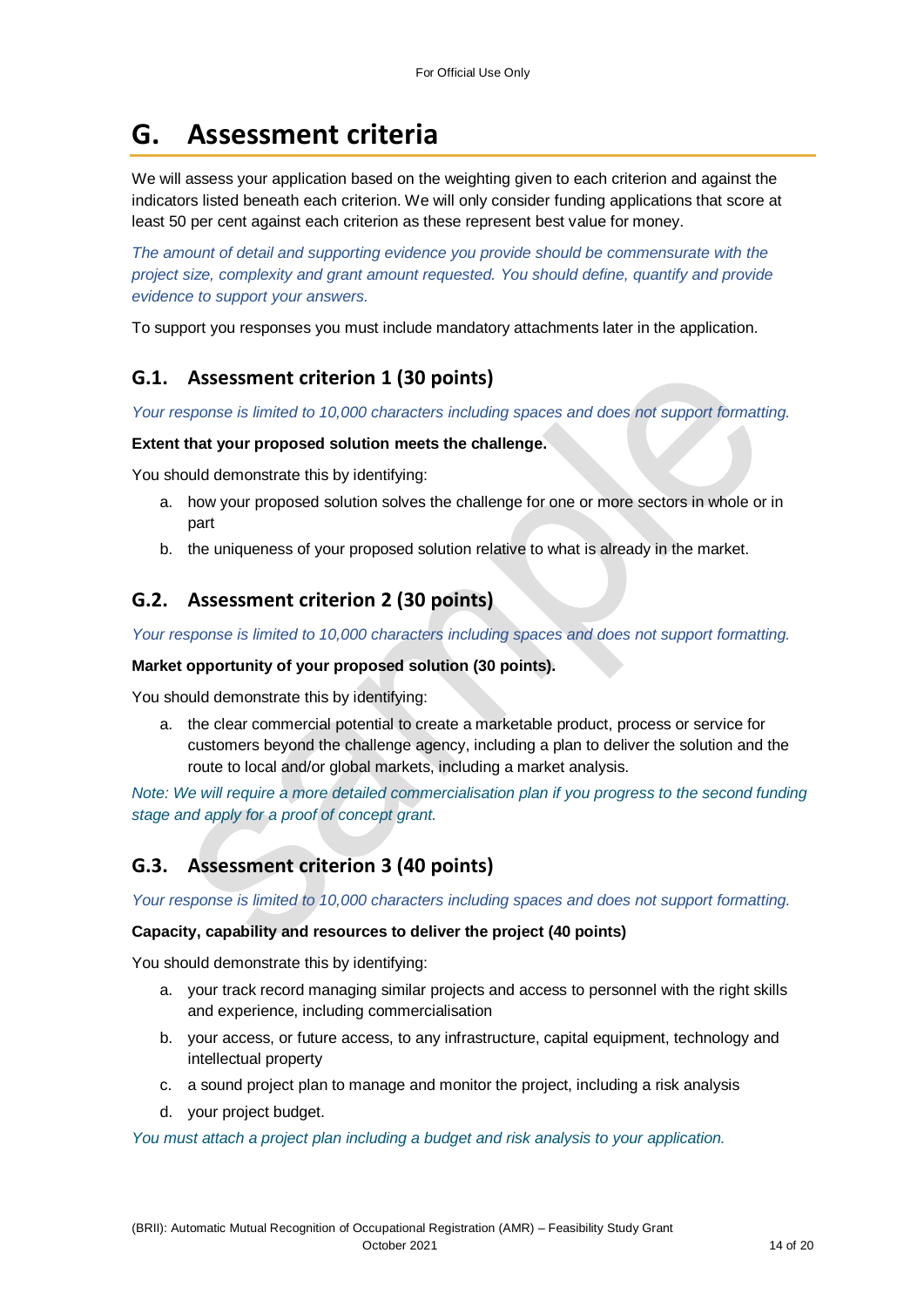# **H. Project partners**

You must provide details about your project partners.

*For details about project partner contributions refer to the grant opportunity guidelines.*

You must provide

- Australian Business Number (ABN)
- Other registration number where applicable

- Business address
- Postal address
- Contact details
- Project partner letter of support attached. Letter to include details of partner contributions.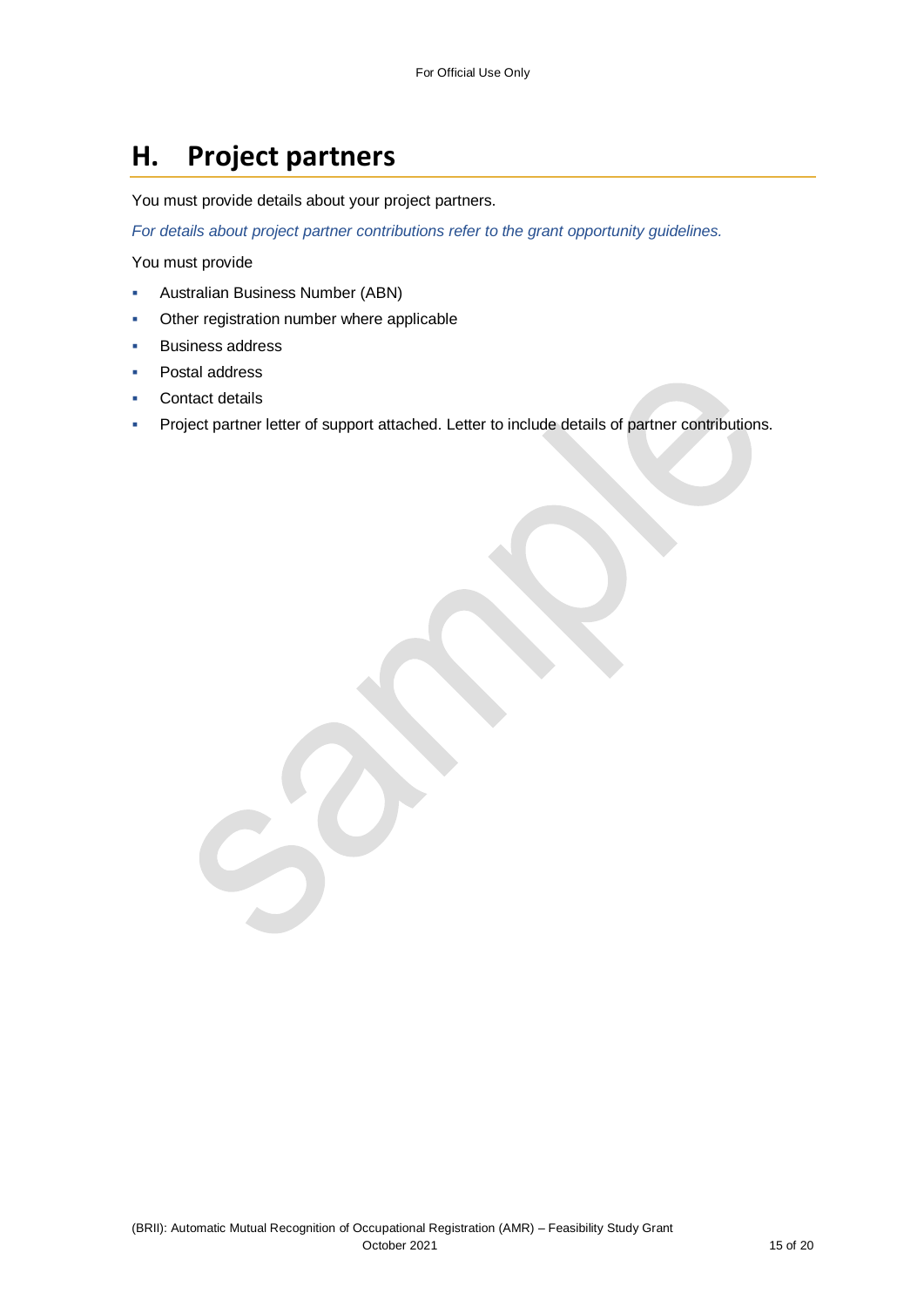## **I. Bank account details**

### **H.1 Bank Account Details**

If your application is successful we will need to set up a payment process to pay your grant. We need your bank account details to do this. If your application is not successful we will not process these details.

We can only pay grant funding to the applicant organisation, who if successful will be party to a *grant agreement with the Commonwealth. You must provide bank account details for this organisation.*

### **Account details**

Account name

**BSB** 

Account number

### **Payment contact**

Title

Given name

Family name

Position Title

Email address

Phone Number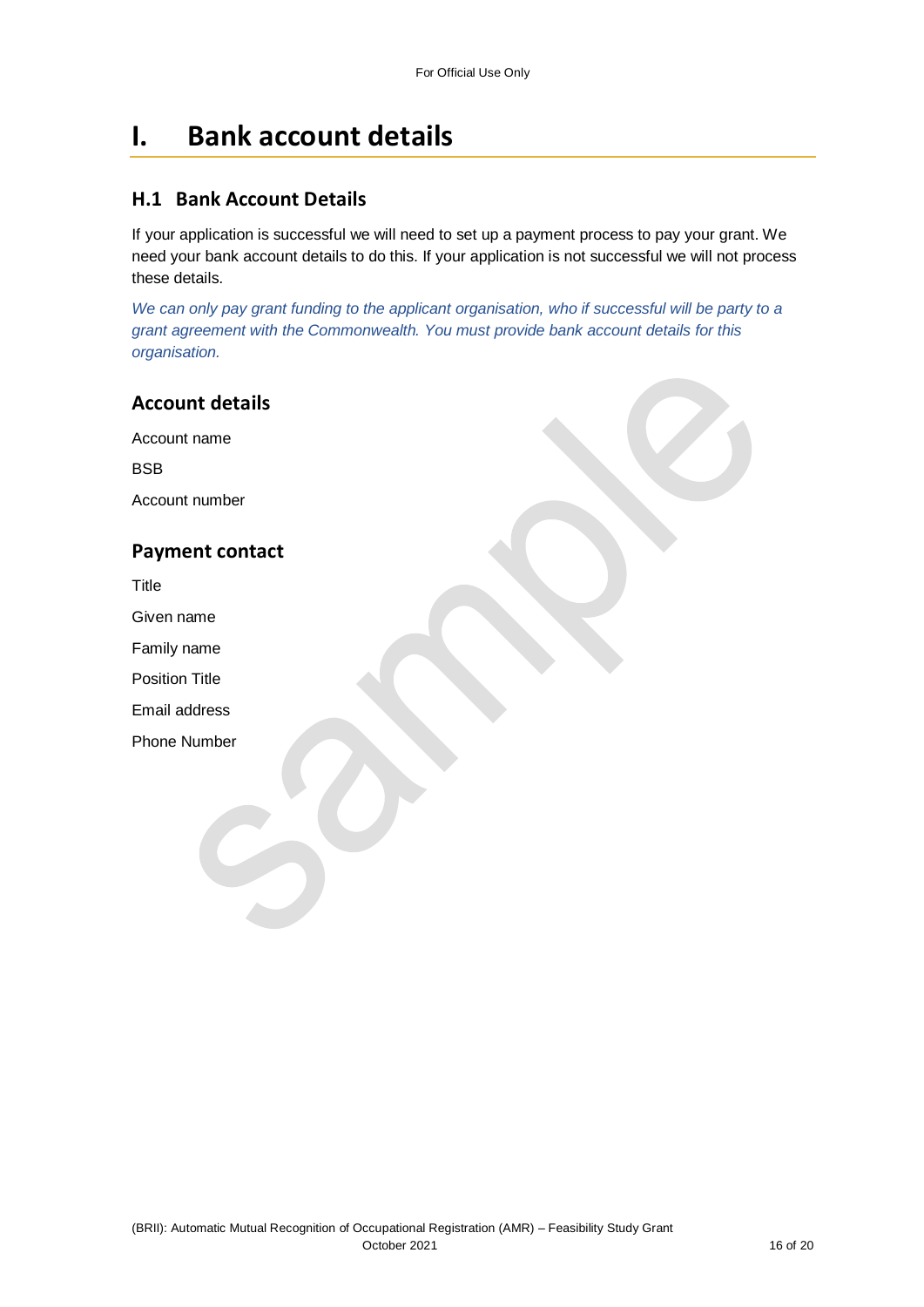## **J. Application finalisation**

You must answer the following questions and add any supporting documentation required.

### **J.1. Conflict of interest**

Do you have any perceived or existing conflicts of interest to declare?

*Refer to the grant opportunity guidelines for further information on your conflict of interest responsibilities.*

If yes, describe the perceived or existing conflicts of interest.

*Your response is limited to 750 characters including spaces and does not support formatting.*

If yes, describe how you anticipate managing this conflict.

*Your response is limited to 750 characters including spaces and does not support formatting.*

### **J.2. Program feedback**

How did you hear about the grant opportunity?

*You may select from a drop-down menu.* 

### **J.3. Additional documentation**

You must attach the following supporting documentation.

Project Plan

*You must attach a project plan with a risk analysis and a detailed budget*

A Financial Statement declaration,

*You must complete the Business Research and Innovation Initiative (BRII) Financial turnover declaration form available on business.gov.au*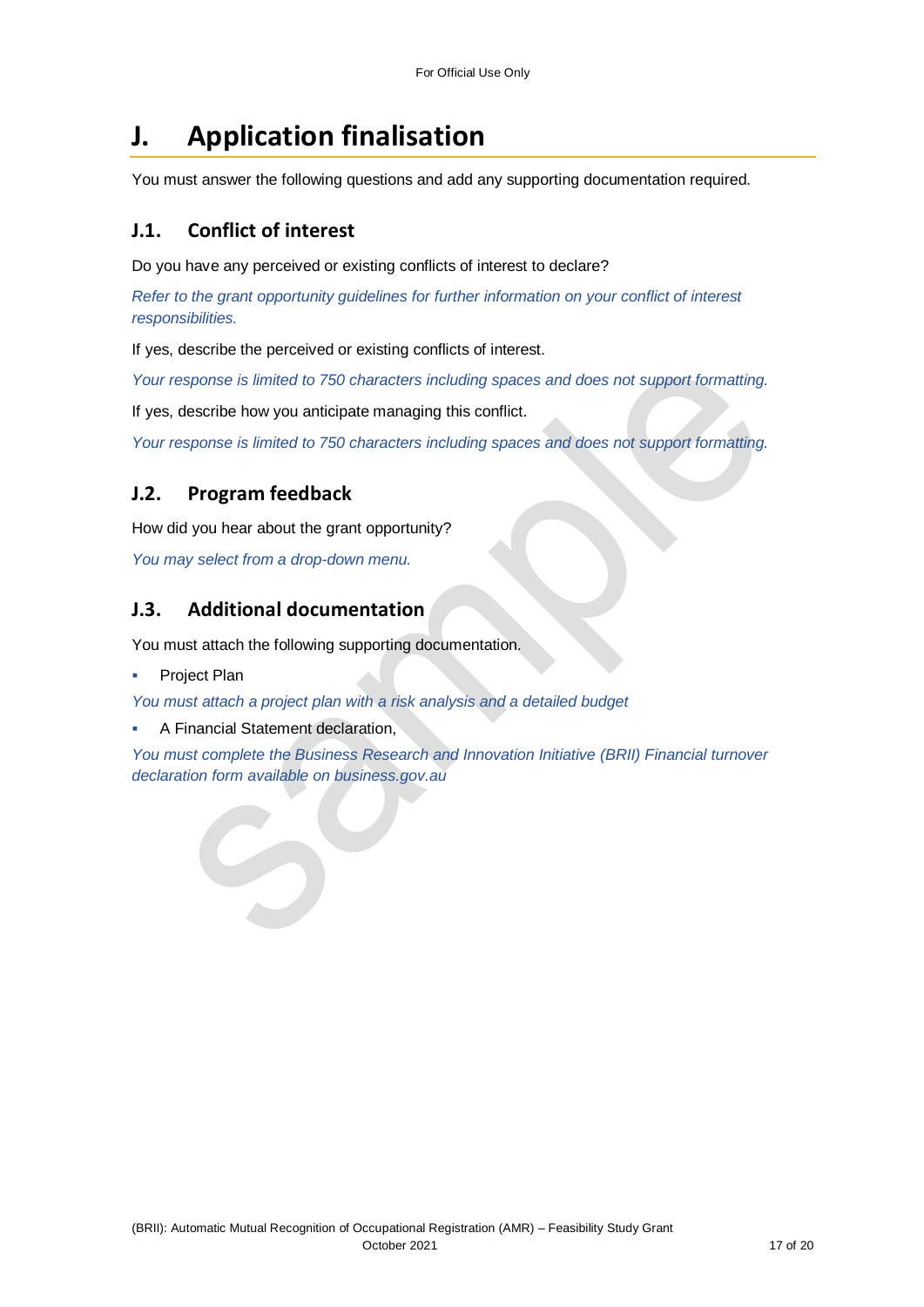## **K. Primary contact page**

You must provide the details of a primary contact for your application. The details include

- **Given name**
- Family name
- **•** Position title
- Email address
- Phone number
- Mobile number
- Primary address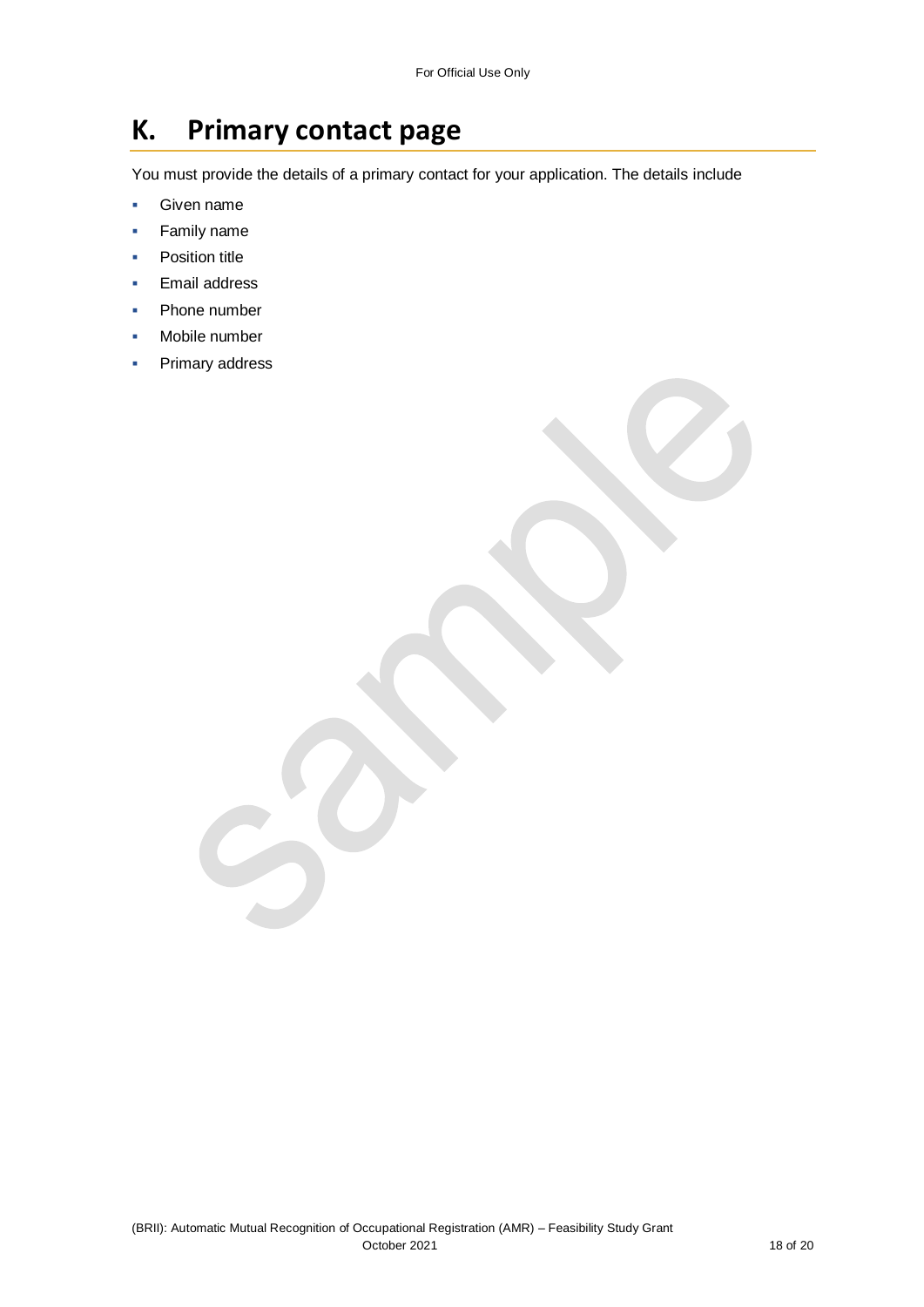## **L. Application declaration**

In order to submit your application you will be required to agree to the following declaration.

### **L.1. Privacy and confidentiality provisions**

I acknowledge that this is an Australian Government program and that the Department of Industry, Science, Energy and Resources (the department) will use the information I provide in accordance with the following:

- [Australian Government Public Data Policy Statement](https://www.pmc.gov.au/sites/default/files/publications/aust_govt_public_data_policy_statement_1.pdf)
- [Commonwealth Grants Rules and Guidelines](https://www.finance.gov.au/government/commonwealth-grants/commonwealth-grants-rules-guidelines)
- grant opportunity guidelines
- applicable Australian laws

Accordingly, I understand that the department may share my personal information provided in this application within this department and other government agencies:

a. for purposes directly related to administering the program, including governance, research and the distribution of funds to successful applicants

b. to facilitate research, assessment, monitoring and analysis of other programs and activities unless otherwise prohibited by law.

I understand that where I am successful in obtaining a grant, the financial information that I provide for the purposes of payment will be accessible to departmental staff to enable payments to be made through the department's accounts payable software system.

I understand that information that is deemed 'confidential' in accordance with the grant opportunity guidelines may also be shared for a relevant Commonwealth purpose.

The department will publish information on individual grants in the public domain, including on the department's website, unless otherwise prohibited by law.

### **L.2. Applicant declaration**

I declare that I have read and understood the grant opportunity guidelines, including the privacy, confidentiality and disclosure provisions.

I declare that the proposed project outlined in this application and any associated expenditure has been endorsed by the applicant's board/ management committee or person with authority to commit the applicant to this project.

I declare that the applicant will comply with, and require that its subcontractors and independent contractors comply with, all applicable laws.

I declare that the information contained in this application together with any statement provided is, to the best of my knowledge, accurate, complete and not misleading and that I understand that giving of false or misleading information is a serious offence under the *Criminal Code Act 1995*  (Cth)*.*

I acknowledge that I may be requested to provide further clarification or documentation to verify the information supplied in this form and that the department may, during the application process, consult with other government agencies, including state and territory government agencies, about